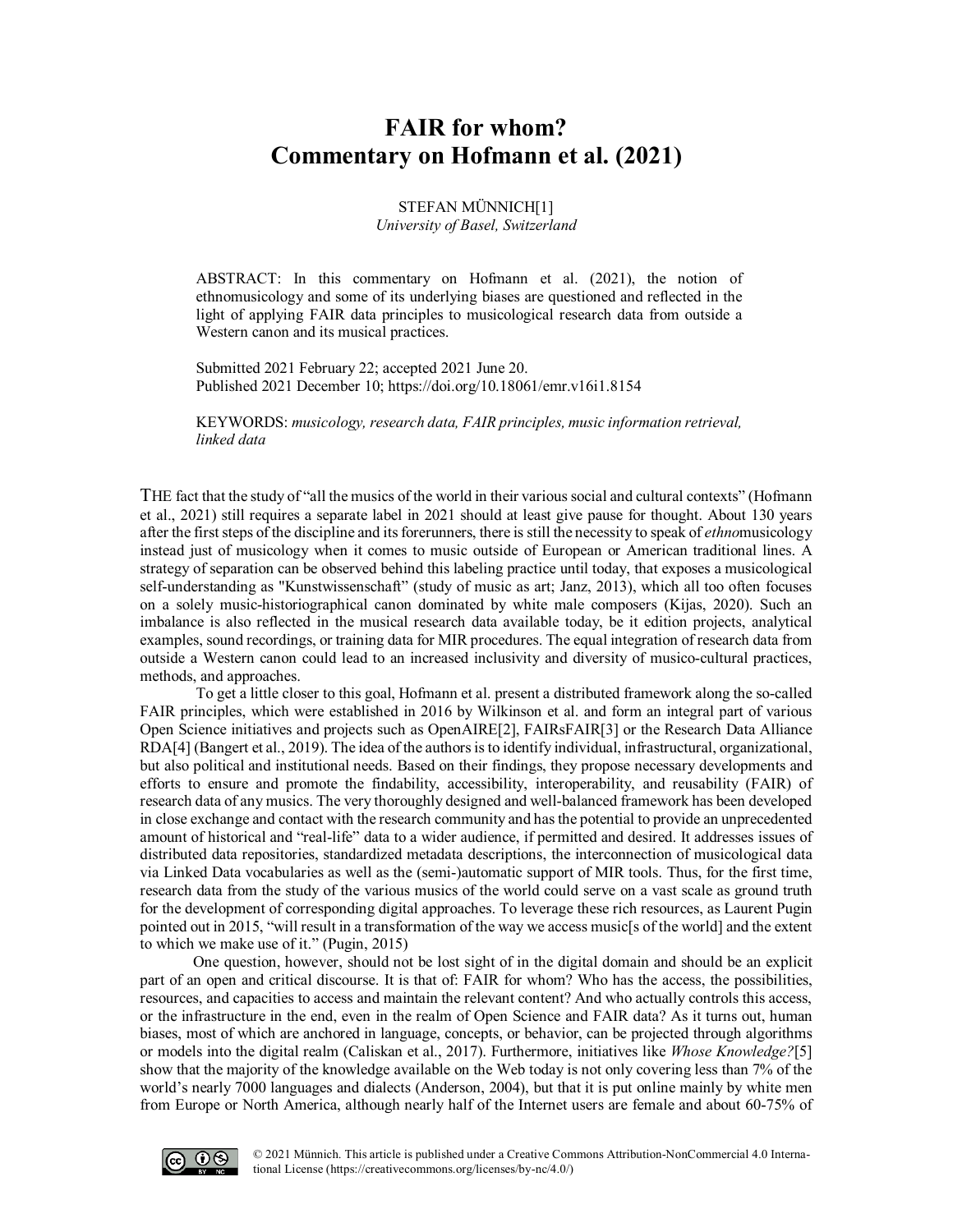the Internet users come from countries of the Global South (UN[-IT](https://www.itu.int/en/ITU-D/Statistics/Pages/facts/default.aspx)U, 2019; IWS, 2020). The issue of appropriate copyright licenses, as discussed by Hofmann et al. in their paper, adds another perspective to the same problem: Since it is a primarily Western concept that focuses on individual authors and does not allow authors to be groups or even non-humans (animals, natural spirits), there are no existing copyright licenses that could be applied to the type of data in question here. Personal rights of individuals or groups of individuals or groups recorded on audio or video recordings may have been violated. The question of how to deal with cultural testimonies that may have been produced illegally or at least under dubious circumstances needs to be discussed and clarified in the research community regarding their digital accessibility. Consideration should be given to whether it should be possible to implement a "right to be forgotten" (Whitman, 2004), i.e., the complete deletion of the corresponding data, within the proposed framework.

Care must be taken that analogue biases are not transferred to and reinforced through digital space, but that a truly equal, inclusive, and participatory research infrastructure can be established in which the musics, music practices, and cultural contexts of the world can meet each other on an unbiased and equal footing.

## **ACKNOWLEDGMENTS**

This article was copyedited by Matthew Moore and layout edited by Diana Kayser.

## **NOTES**

[1] Correspondence can be addressed to: Stefan Münnich, University of Basel, Department of Musicology, Petersgraben 27/29, CH-4051 Basel, E-mail: [stefan.muennich@unibas.ch.](mailto:stefan.muennich@unibas.ch)

[2]<https://www.openaire.eu/>

[3]<https://www.fairsfair.eu/>

[4]<https://www.rd-alliance.org/>

[5]<https://whoseknowledge.org/>

## **REFERENCES**

Anderson, S. R. (2004). How Many Languages Are There in the World? FAQ available from the Linguistic Society of America, Washington, DC. Retrieved fro[m https://www.linguisticsociety.org/content/how-many](https://www.linguisticsociety.org/content/how-many-languages-are-there-world)[languages-are-there-world](https://www.linguisticsociety.org/content/how-many-languages-are-there-world)

Bangert, D., Hermans, E., van Horik, R., de Jong, M., Koers, H., & Mokrane, M. (2019). Recommendations for Services in a FAIR data ecosystem. *Zenodo.* <https://doi.org/10.5281/zenodo.3585742>

Caliskan, A., Bryson, J. J., & Narayanan, A. (2017). Semantics Derived Automatically from Language Corpora Contain Human-Like Biases. *Science, 356*(6334), 183-186.<https://doi.org/10.1126/science.aal4230>

Hofmann, A., Miksa, T., Knees, P., Bakos, A., Sağlam, H., Ahmedaja, A., Yimwadsana, B., Chan, C. & Rauber, A. (2021). Enabling FAIR use of Ethnomusicology Data - through Distributed Repositories, Linked Data and Music Information Retrieval. *Empirical Musicology Review, 16*(1), 47-64. <https://doi.org/10.18061/emr.v16i1.7632>

Internet World Stats (IWS). (2020). Internet Usage Statistics. The Internet Big Picture. World Internet Users and 2020 Population Stats. Retrieved from<https://www.internetworldstats.com/stats.htm>

Janz, T. (2013). Musikwissenschaft als Kunstwissenschaft? In M. Calella & N. Urbanek (eds.), *Historische Musikwissenschaft* (pp. 56-81). Stuttgart: J.B.Metzler. [https://doi.org/10.1007/978-3-476-05348-0\\_4](https://doi.org/10.1007/978-3-476-05348-0_4)